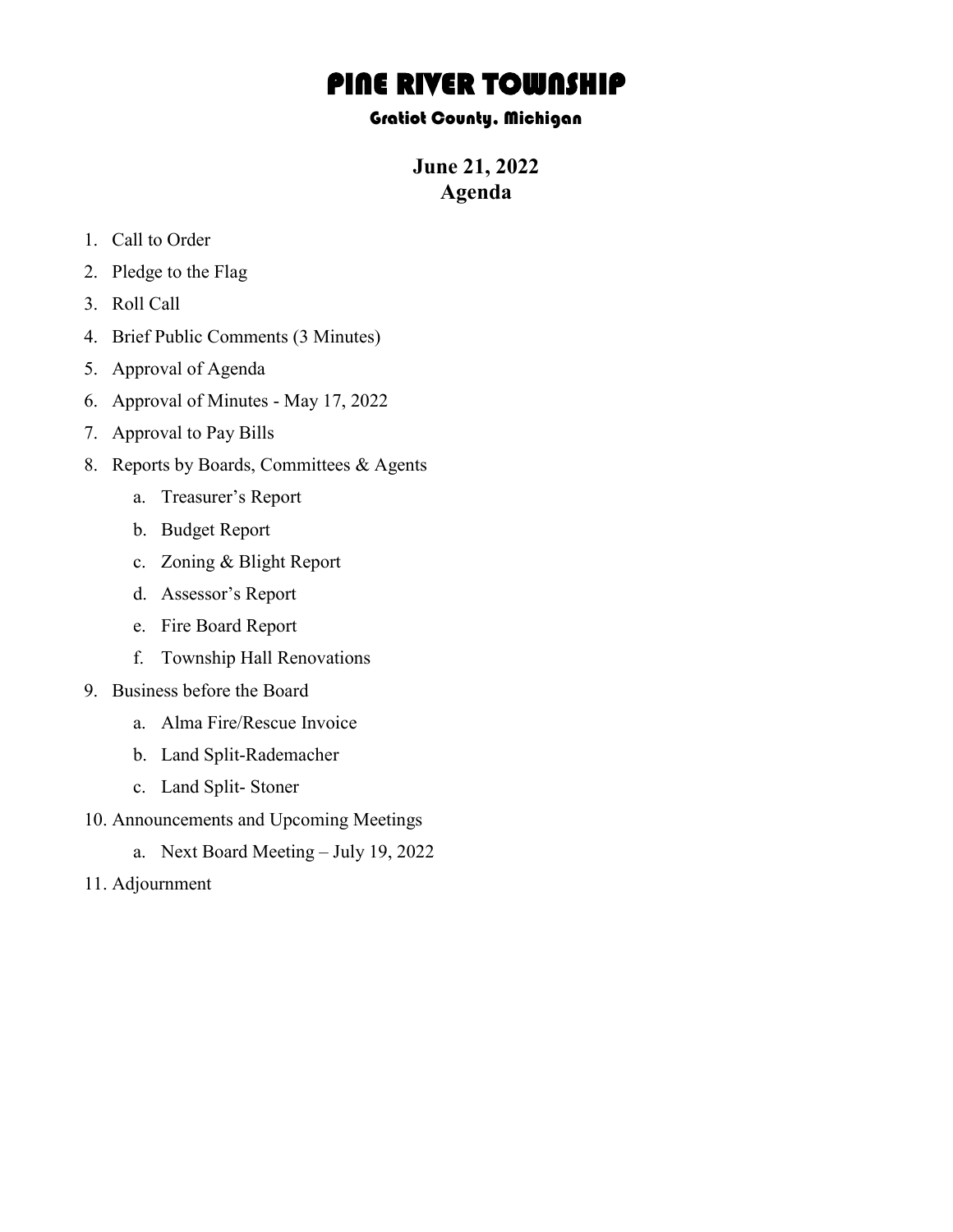## **(PROPOSED) MINUTES OF THE PINE RIVER TOWNSHIP BOARD MONTHLY MEETING JUNE 21, 2022**

- 1) The regular monthly meeting of the Pine River Township Board was called to order at 7:00PM by Supervisor Beeson at the Township Hall.
- 2) Pledge the flag: The Board and the Public said the Pledge to the flag.
- 3) Roll Call: Best: present; Moeggenborg: present; Beeson: present; Baker: present. Whitmore: present. (5) Board members present, (0) absent. Guests: Maria Kolb; Aeric Ripley
- 4) Public Comments
	- a. Kolb announced she is running for Commissioner and offered signs and flyers
- 5) Approve the Agenda:
	- a. Motion made by Best, second by Baker to approve the agenda. All present Board members approved. The motion carried 5-0.
- 6) Approve the Minutes:
	- a. Motion made by Moeggenborg, second by Baker to approve the Minutes of the regular meeting from May 17, 2022. All present Board members approved. The motion carried 5-0.
- 7) Approval to Pay Bills:
	- a. Motion made by Baker, second by Best to approve the payment of bills as presented in the amount of \$79,685.74. All present Board members approved. The motion carried 5-0.
- 8) Reports by Boards, Committees, and Agents
	- a. Treasurer's Report Discussion: Board reviewed, bank reconciliations have been received and reviewed by all present. Placed on file.
	- b. Budget Report Discussion: report placed on file.
	- c. Zoning and Blight Officer Discussion: report placed on file.
	- d. Assessor Report No report.
	- e. Fire Services Beeson reported that the Board approved the Rescue Budget and are working on updating bylaws. Also reported that St. Louis purchased a new truck for \$465,000.
	- f. Township Hall Renovations No report.
- 9) Business before the Board
	- a. Alma Fire/Rescue Invoice
		- i. On file.